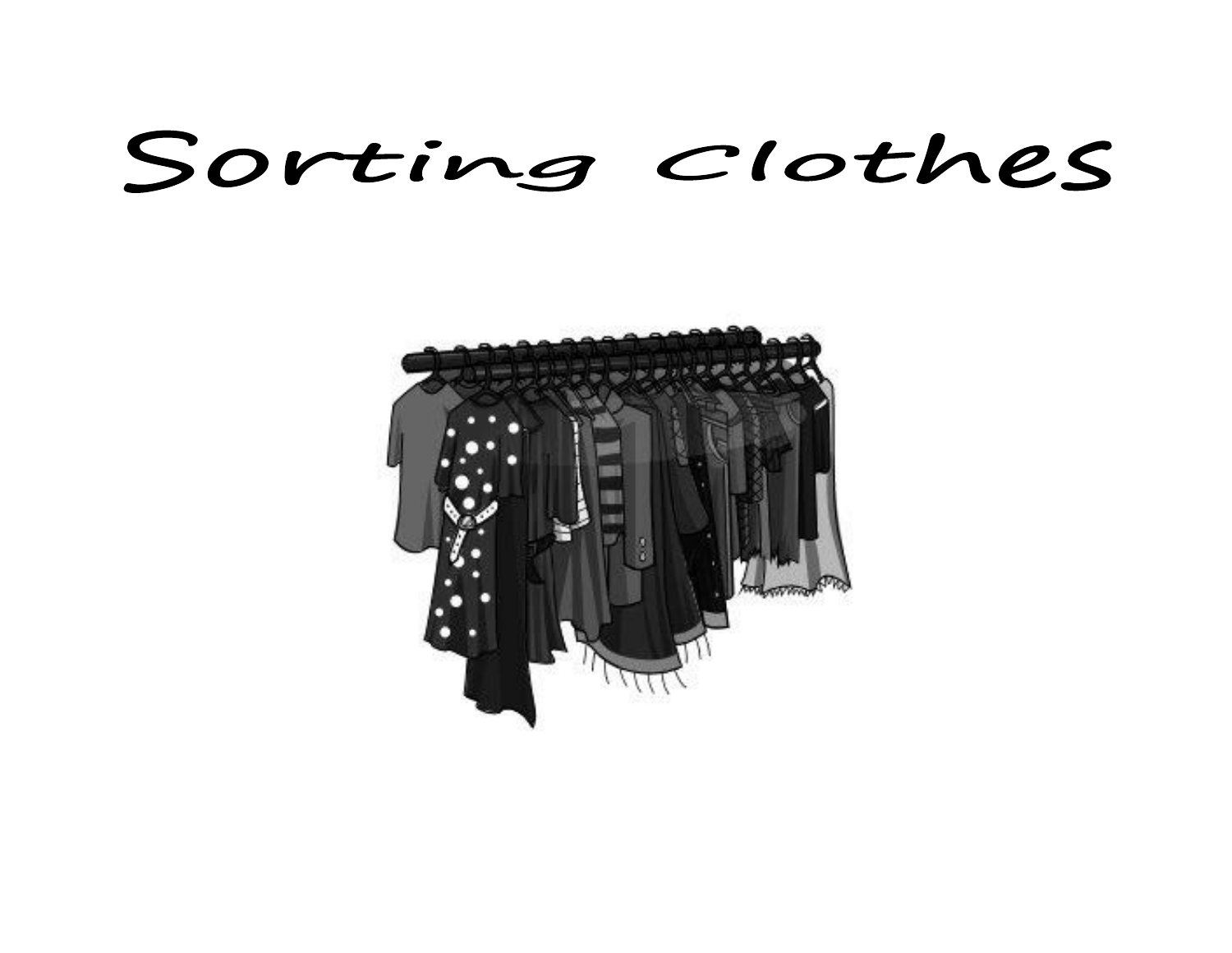Our Purpose of sorting is to find quality clothing for our customers. It is a process that we strive to do our best.





Please be careful! Before you use a tagging gun, make sure to wipe the needle down first. Then you will take the gun and place it through either the label or available seam in the clothing. Please make sure to check which color tag is being used that day.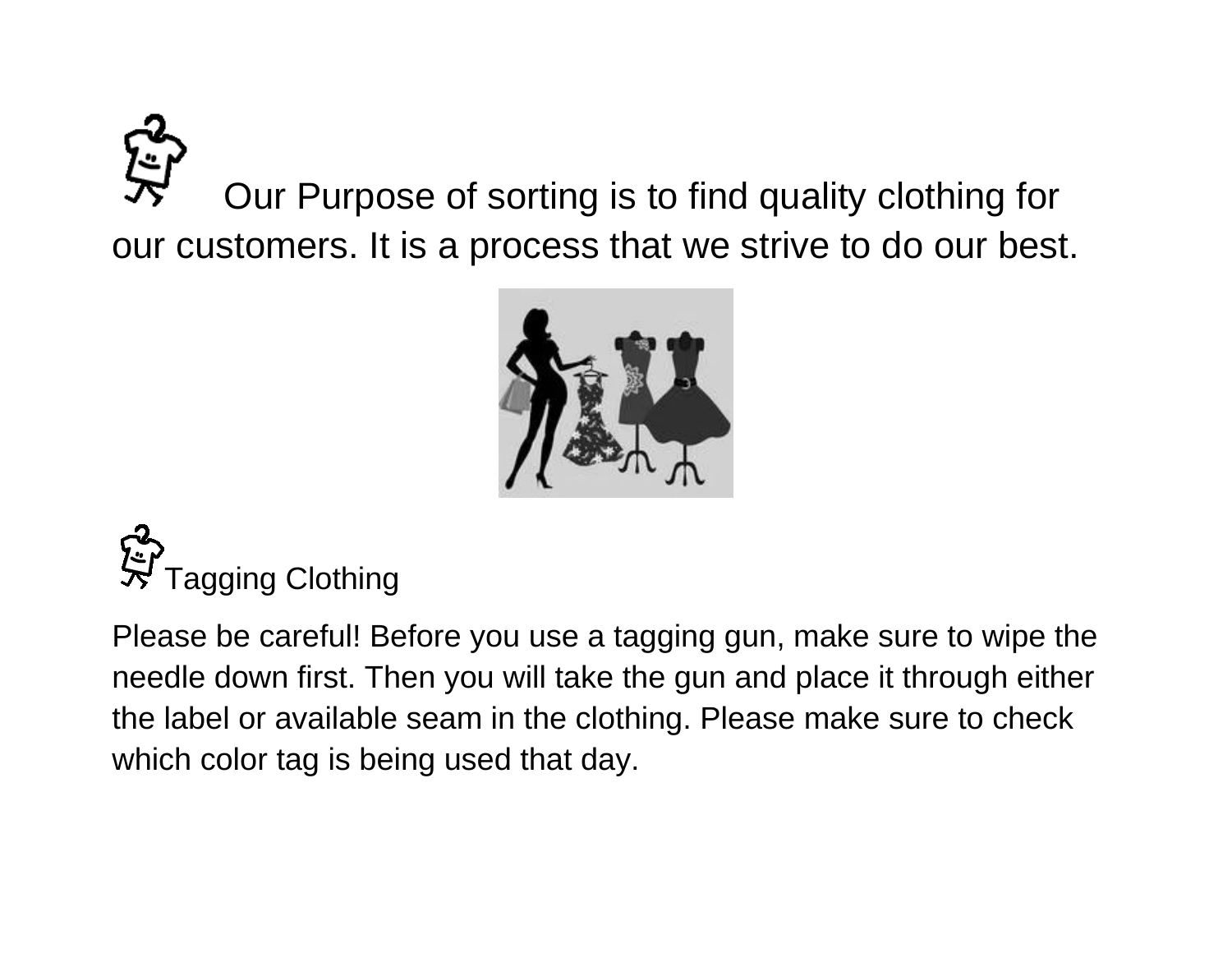## **Hanging Clothing:** Men's, Women's, Boys' & Girls' 念 (6X to 20) use the **larger**  top and pants hangers. Boys' & Girls' (Newborn to 5T) 念 use the **smaller** top and pants hangers.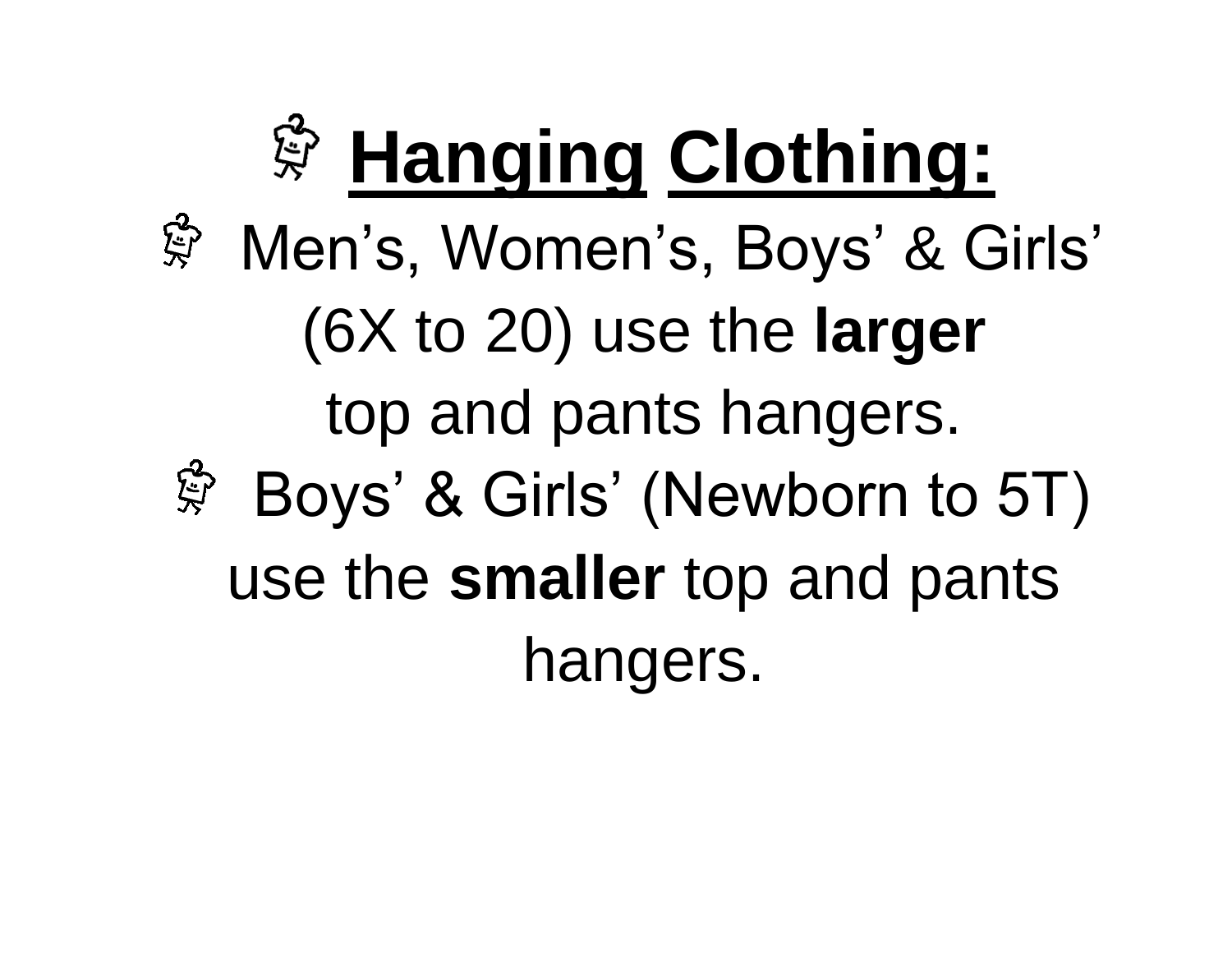## Questions to Remember:

 $$$  Does the clothing have stains?

(Ex: food, sweat, bleach, paint, grease, etc.)

 $$$  Does it have tears?

Does it have an odor? (Ex: smoke, mothballs, etc.)

**\$Does it have missing or non-working items?** 

(Ex: buttons, zippers, etc.)

 $\hat{P}$  is it out dated?

 $$$  Is it in season? (Ex: short sleeves for summer etc.)

 $\hat{\mathbb{F}}$  Is it appropriate for the customer? (Ex: no profanity, no

tobacco or alcoholic images, nothing offensive, etc.)

 $\hat{\mathcal{F}}$  is it a name brand or does it still have new tags?

 $\hat{\mathcal{F}}$  is it too worn out? (Ex: faded, pilly, elastic creaks, etc.)